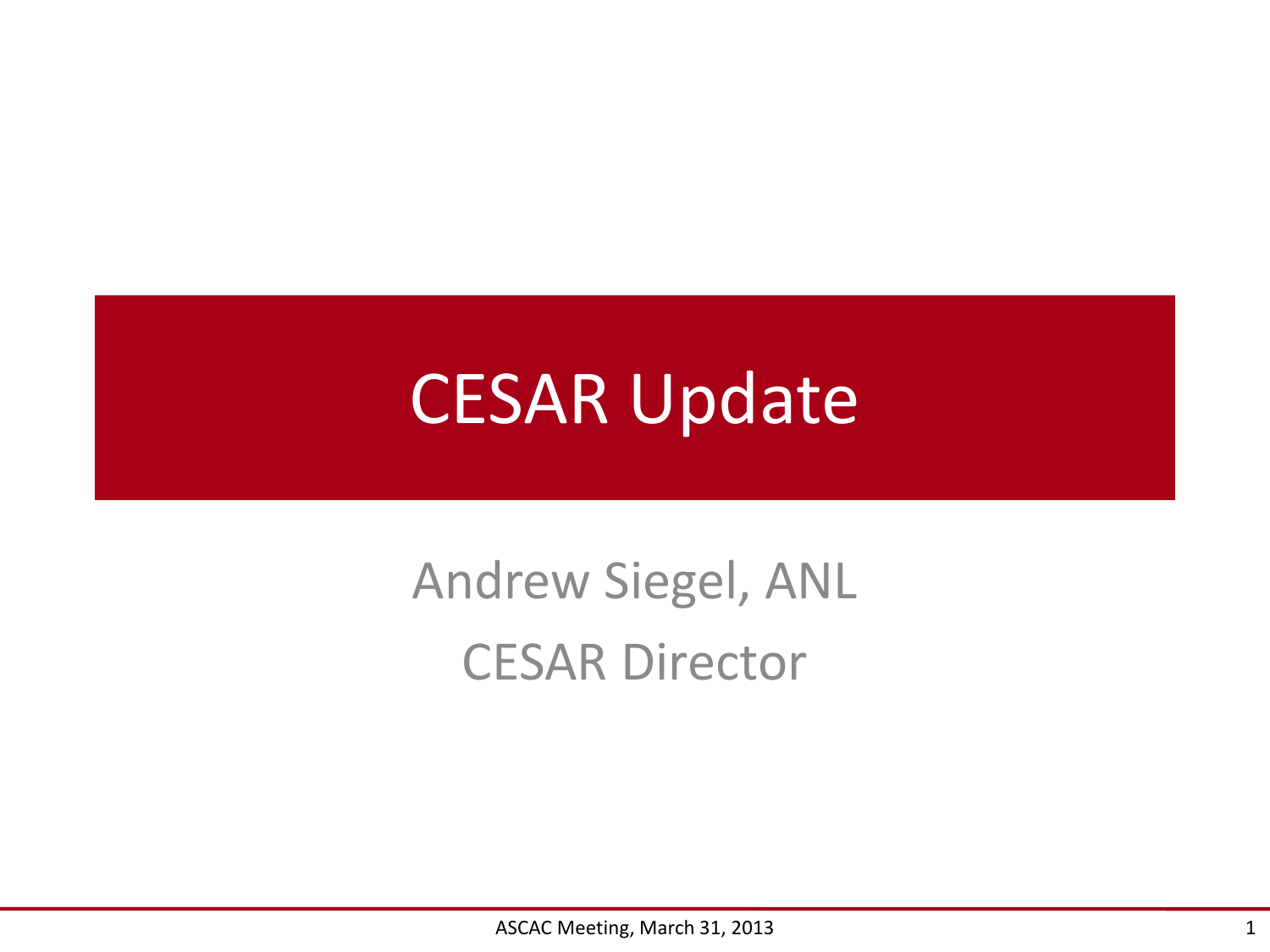## **Outline**

• Simulating a reactor core

• CESAR co-design process

• Exemplar: Monte Carlo Neutronics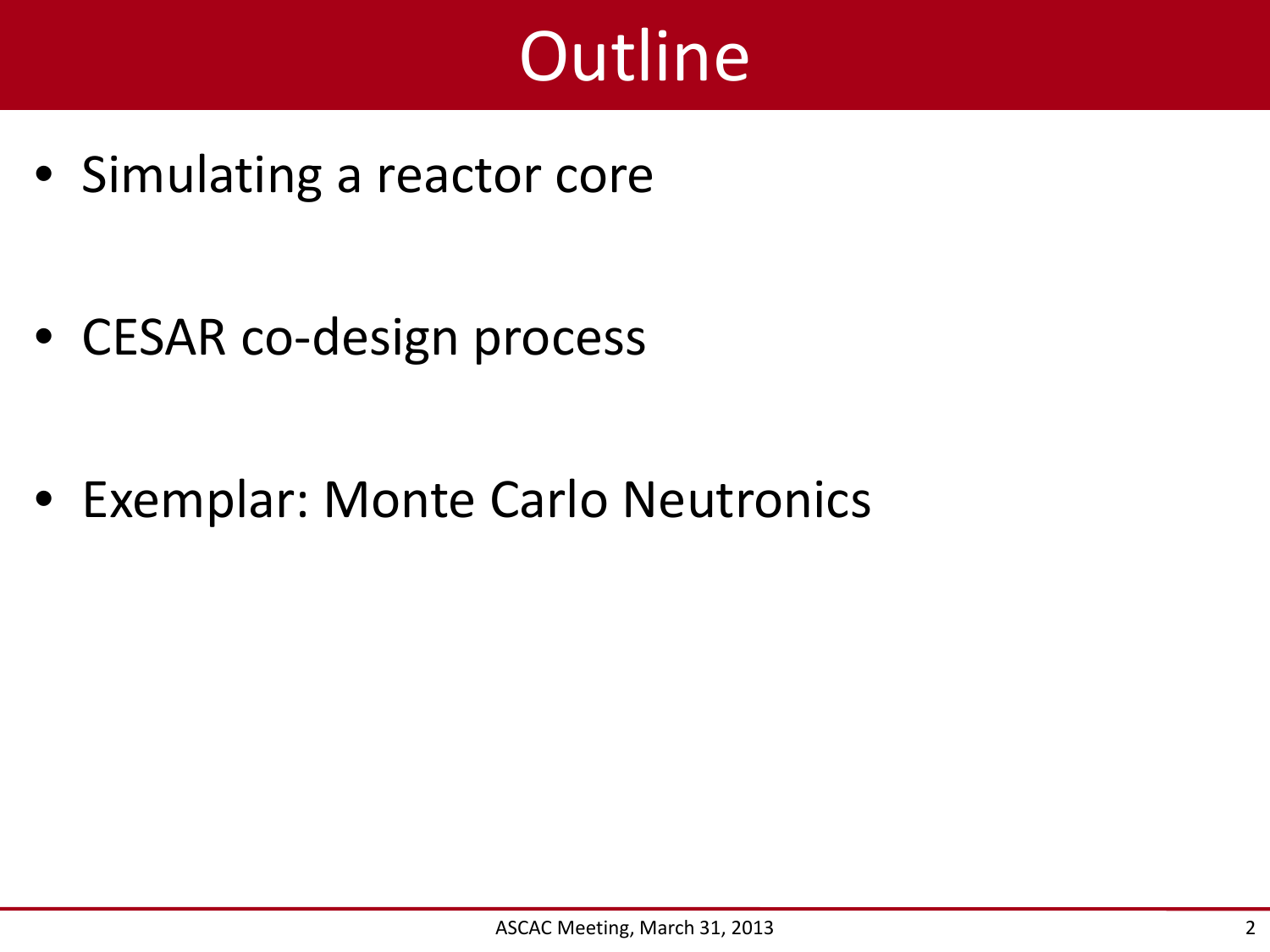## CESAR Mission

• To work with industry and DOE research partners to influence the design of future hardware architecture, system software, and applications based on the key algorithms underlying computational nuclear engineering.

CFD + neutron transport optimized in parameter regime relevant to reactor simulation

• To develop a new generation of underlying algorithms that enable the solution of significant outstanding nuclear engineering problems by leveraging exascale resources.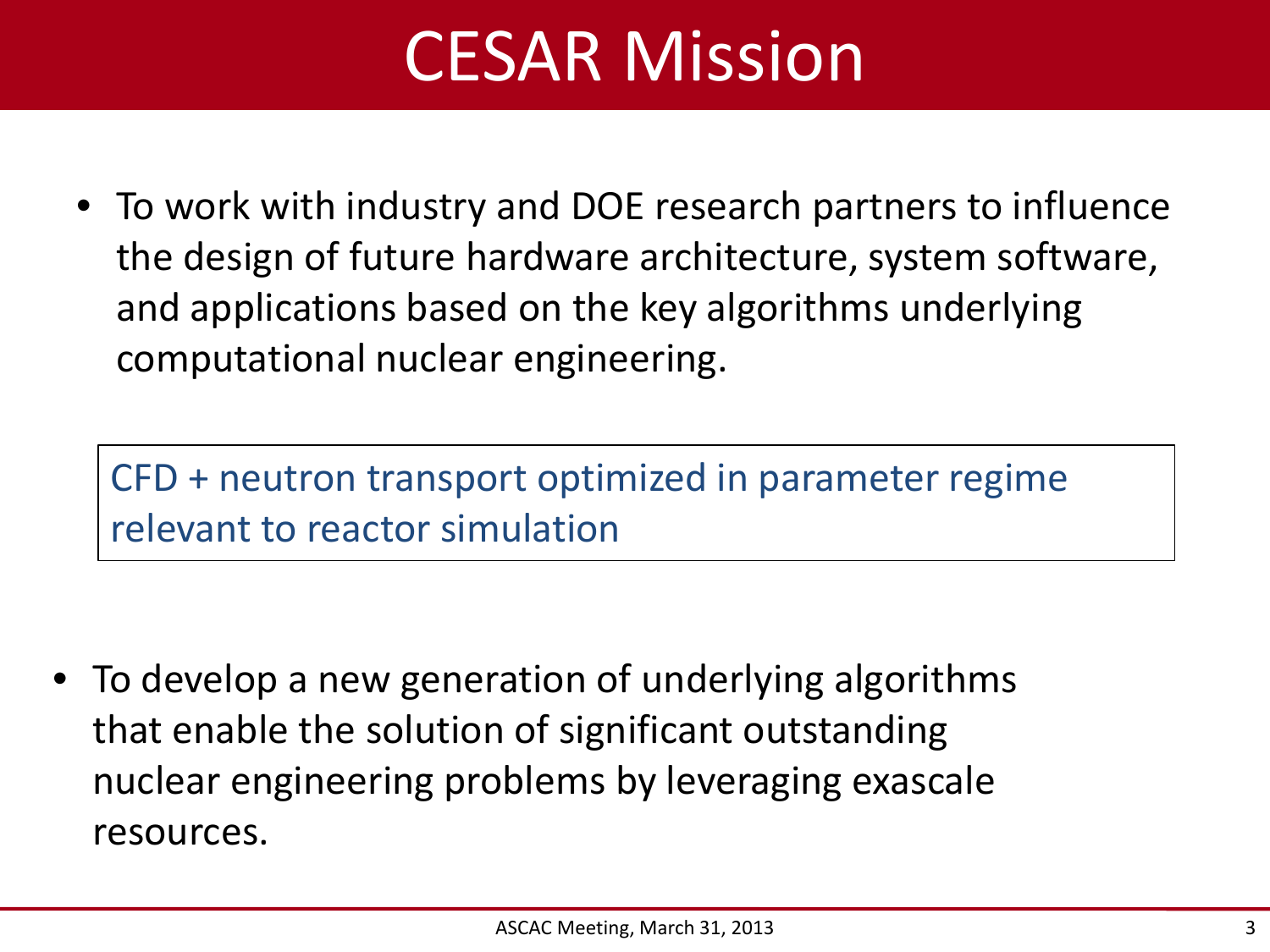## **REACTOR CORE SIMULATION**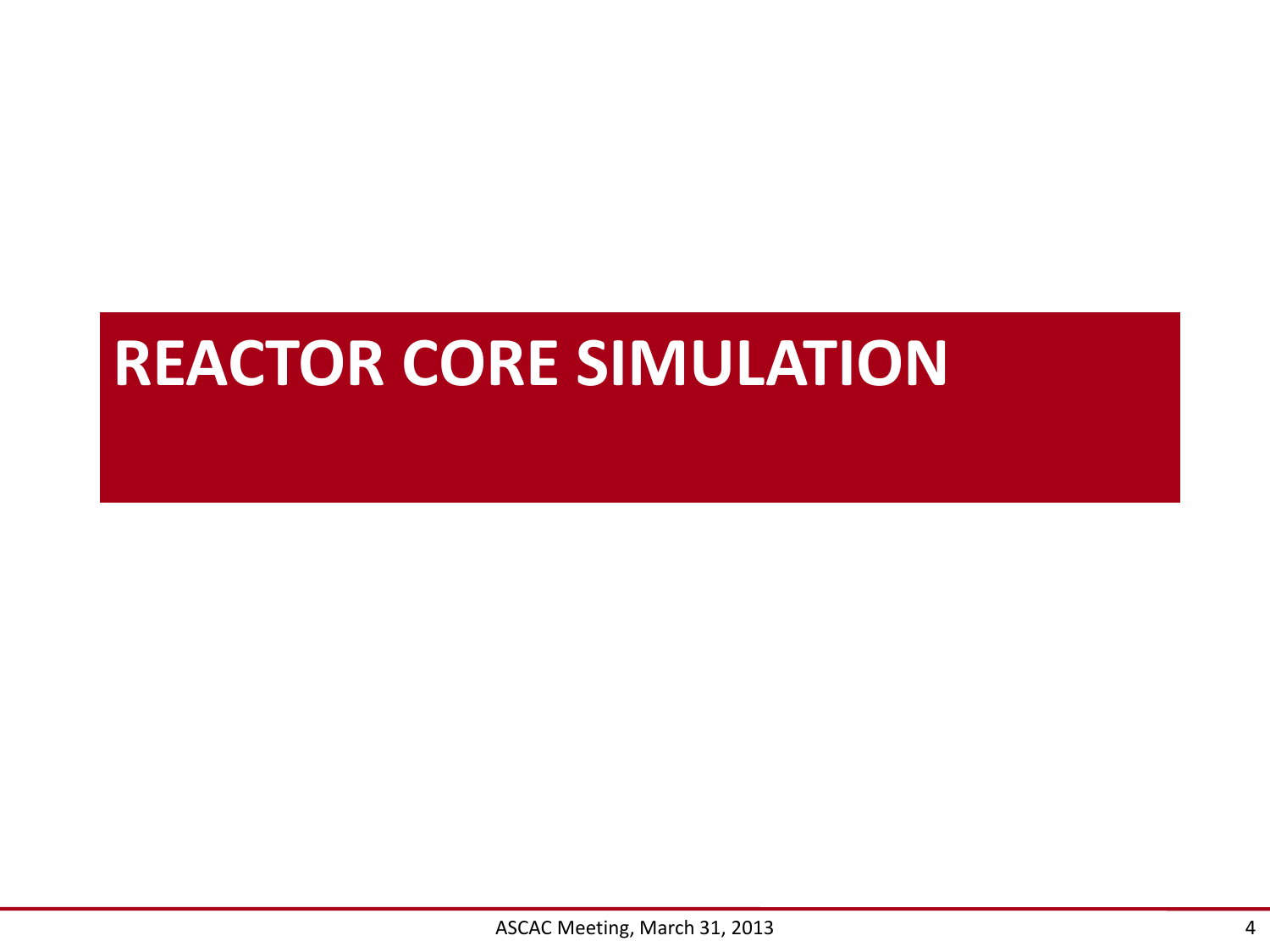#### CESAR's Nuclear Reactor Coupled Neutronics/Hydraulics Problem



5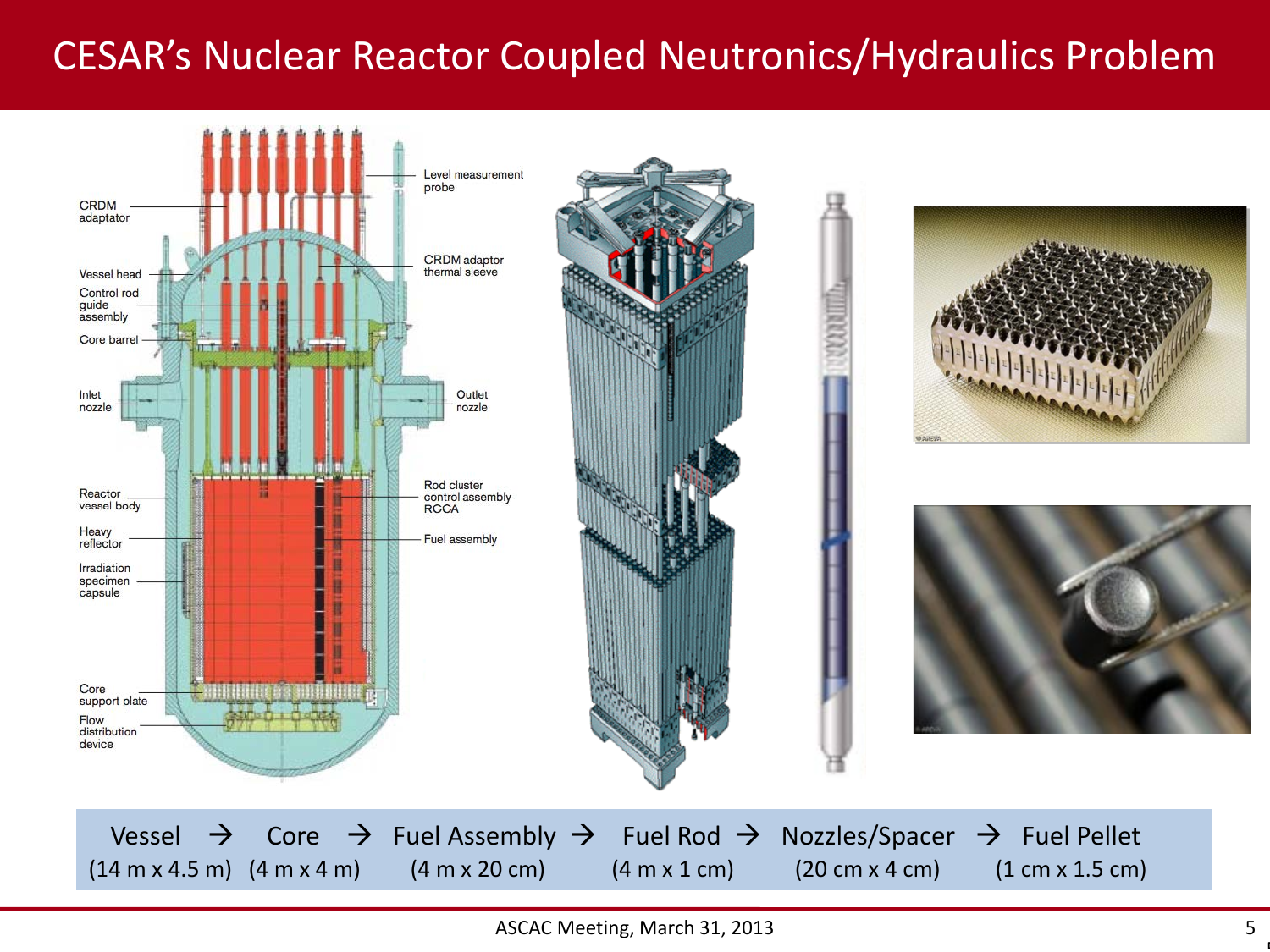#### Multi-Physics Spatial Resolution Requirements/Challenges



Grids mismatched 10,000 to 1 at spacers: major challenge for coupling data transfer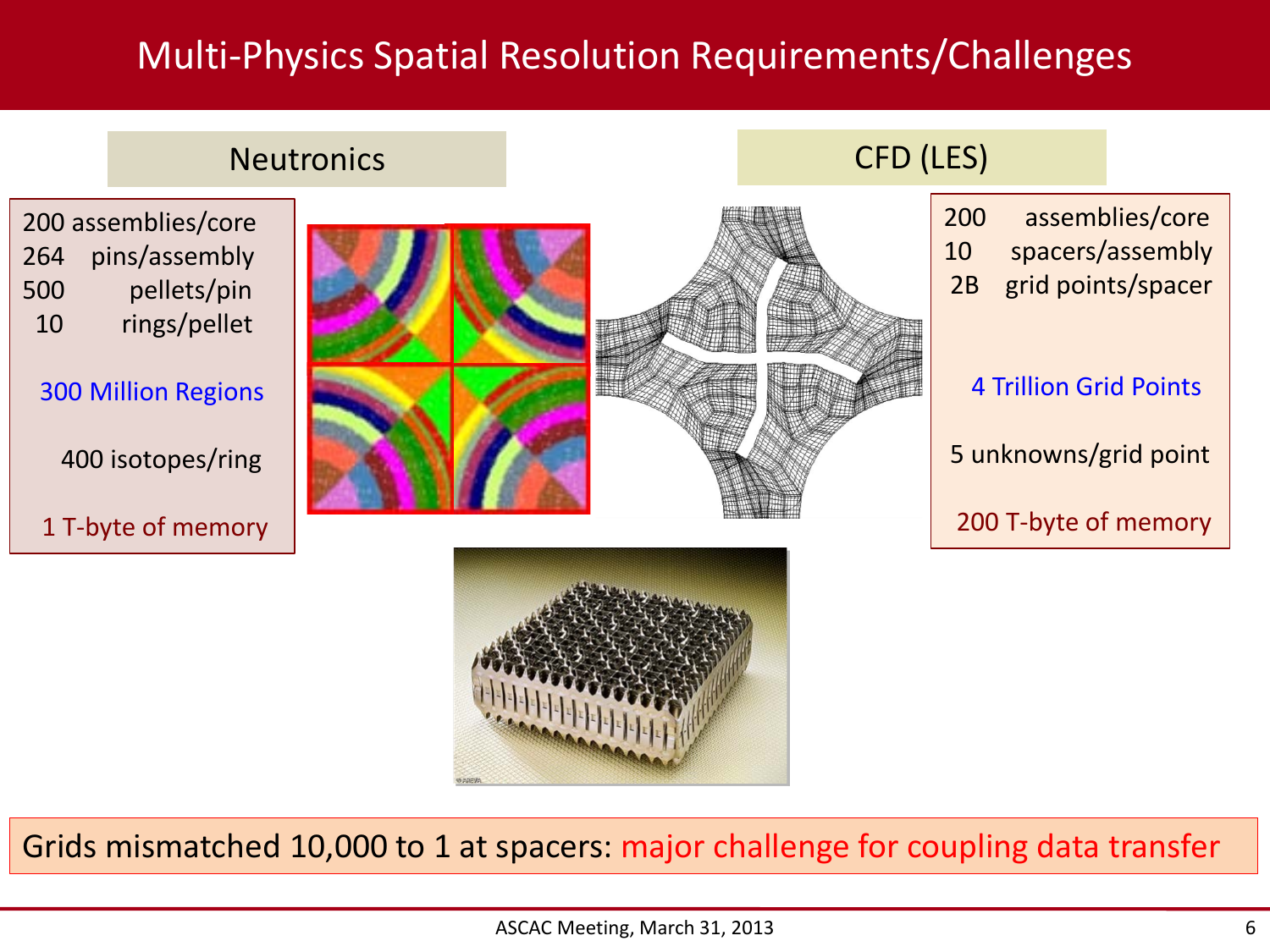## CESAR Physics

*Computational Fluid Dynamics* (Conjugate Heat Transfer)

*Neutron Transport* (deterministic, stochastic) (controlled heat generation)

*Full Coupled CFD/Transport*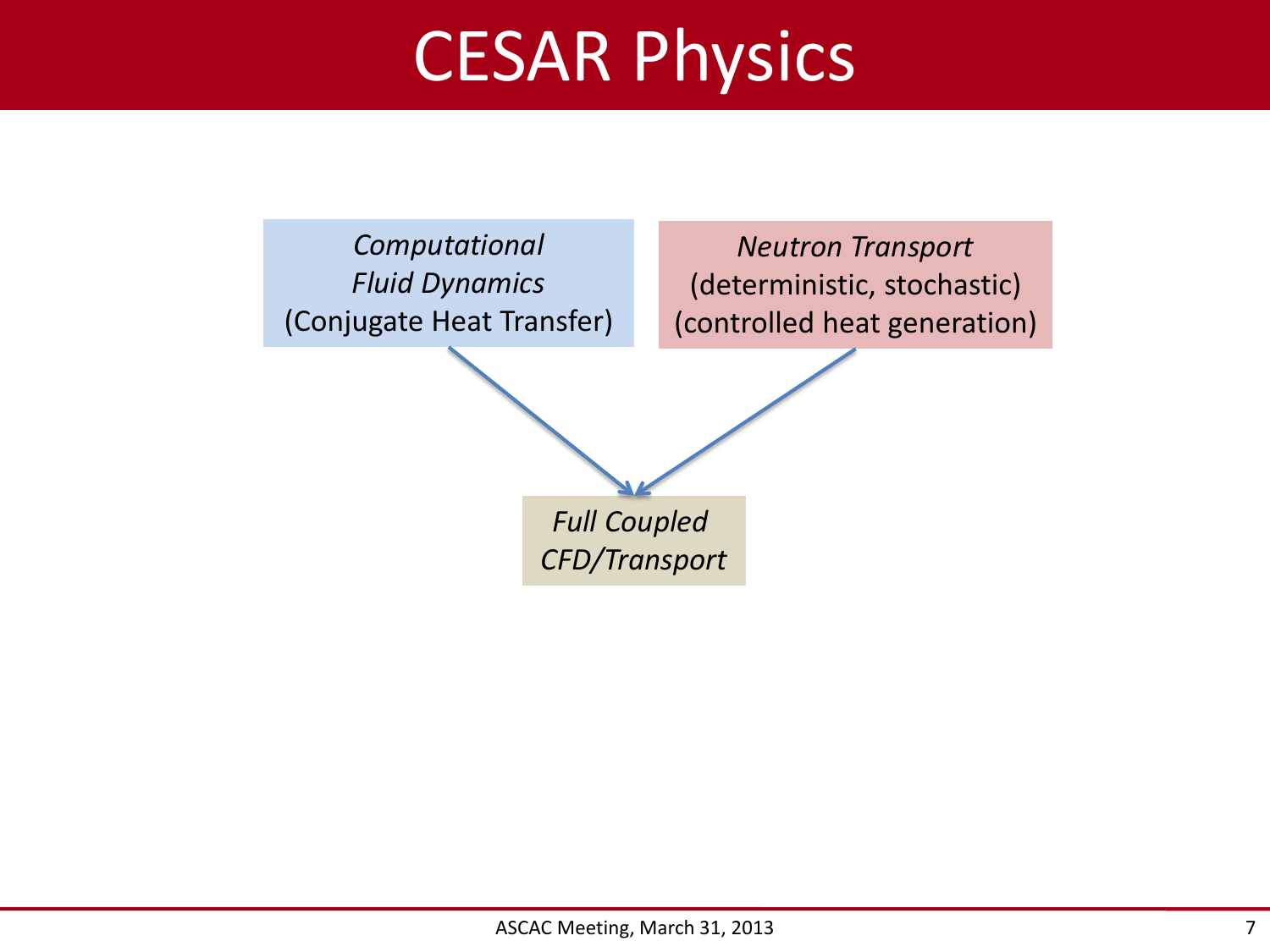## CESAR Foundational Codes

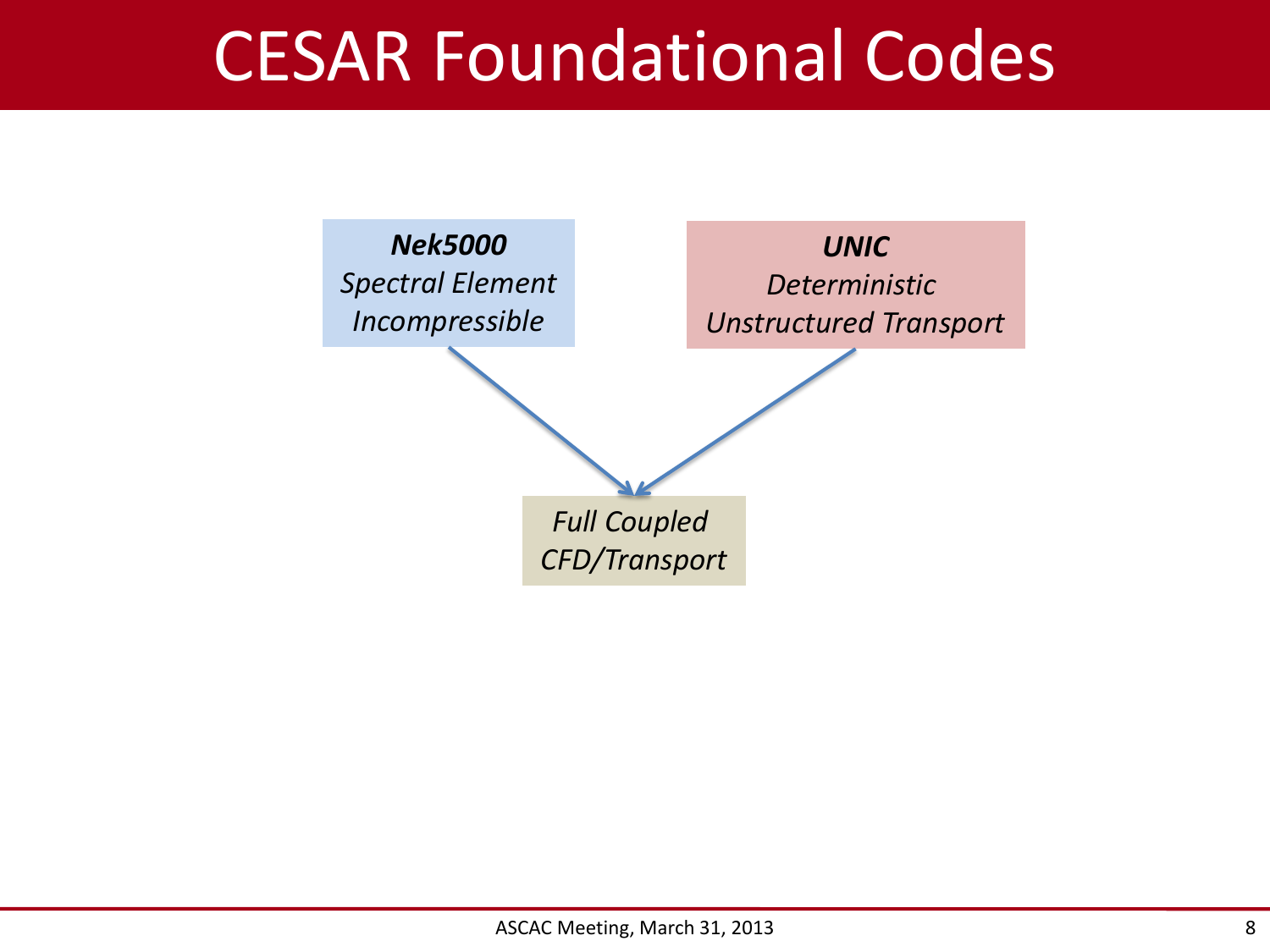## CESAR Foundational Codes

*Nek5000 Spectral Element Incompressible*

*OpenMC Monte Carlo Continuous Energy Neutron Transport*

*Full Coupled CFD/Transport*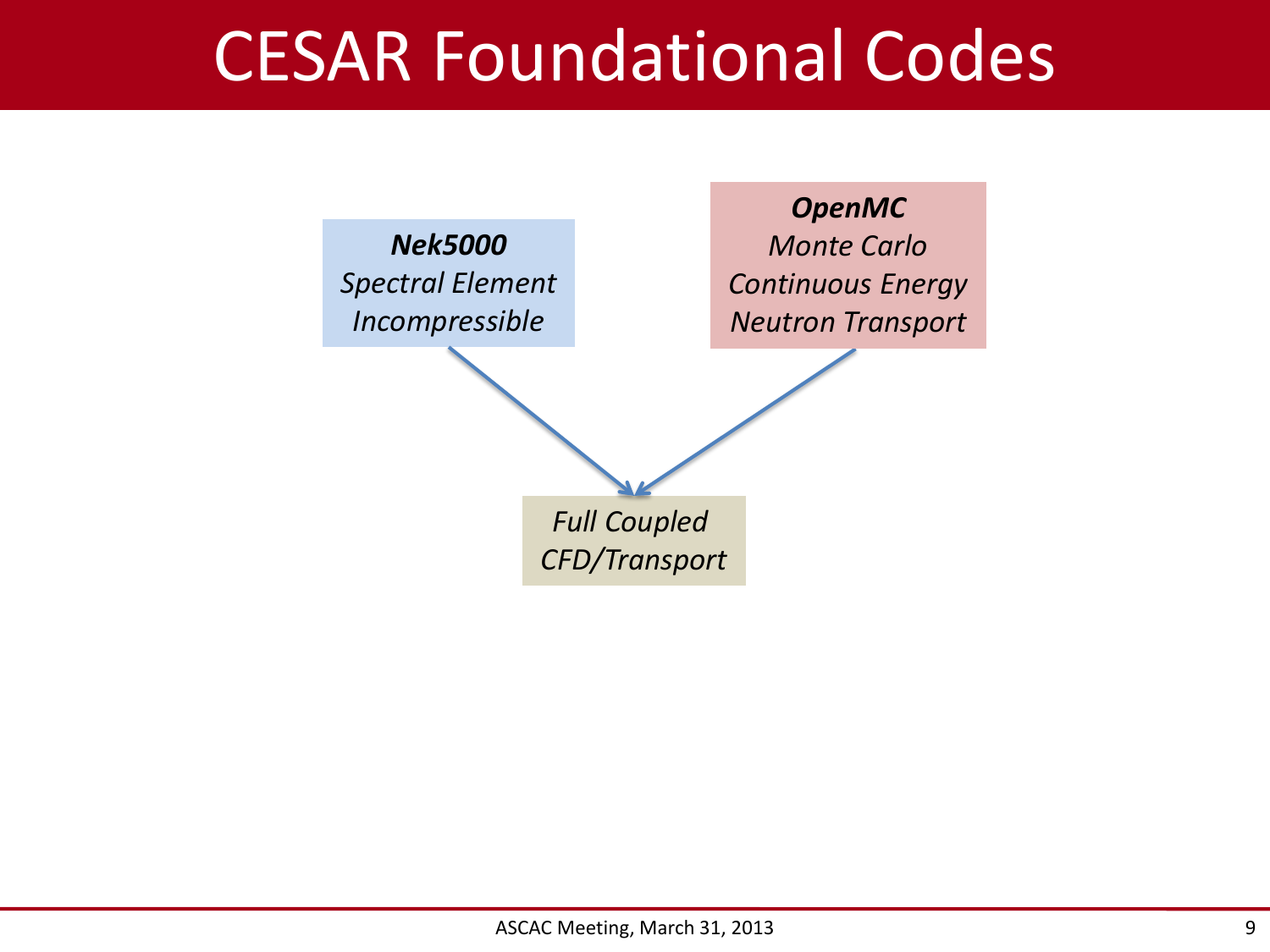## CESAR Principal Mini-apps



\* A highly constrained version of the full app serves as mini-app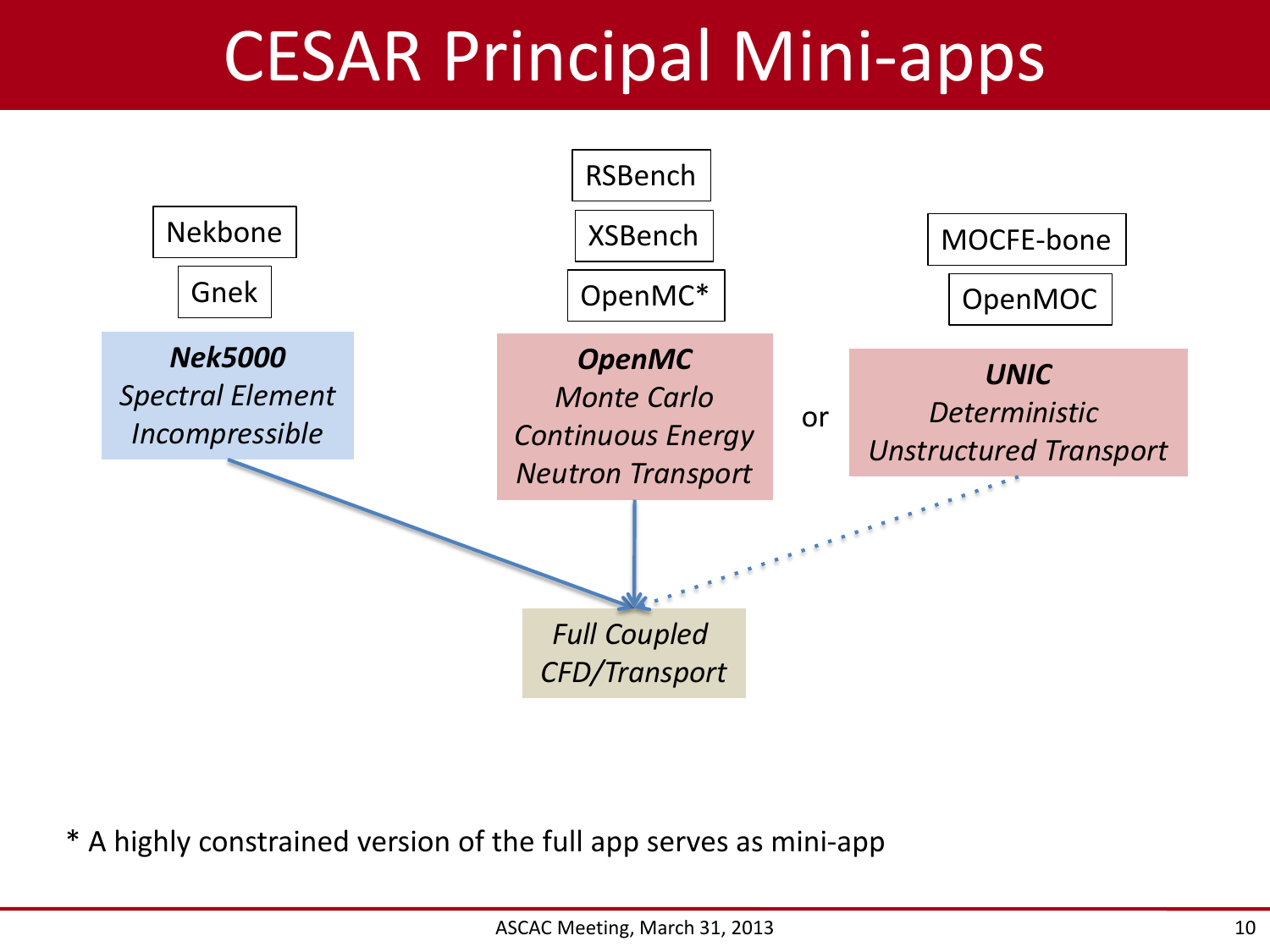### **CESAR CO-DESIGN PROCESS**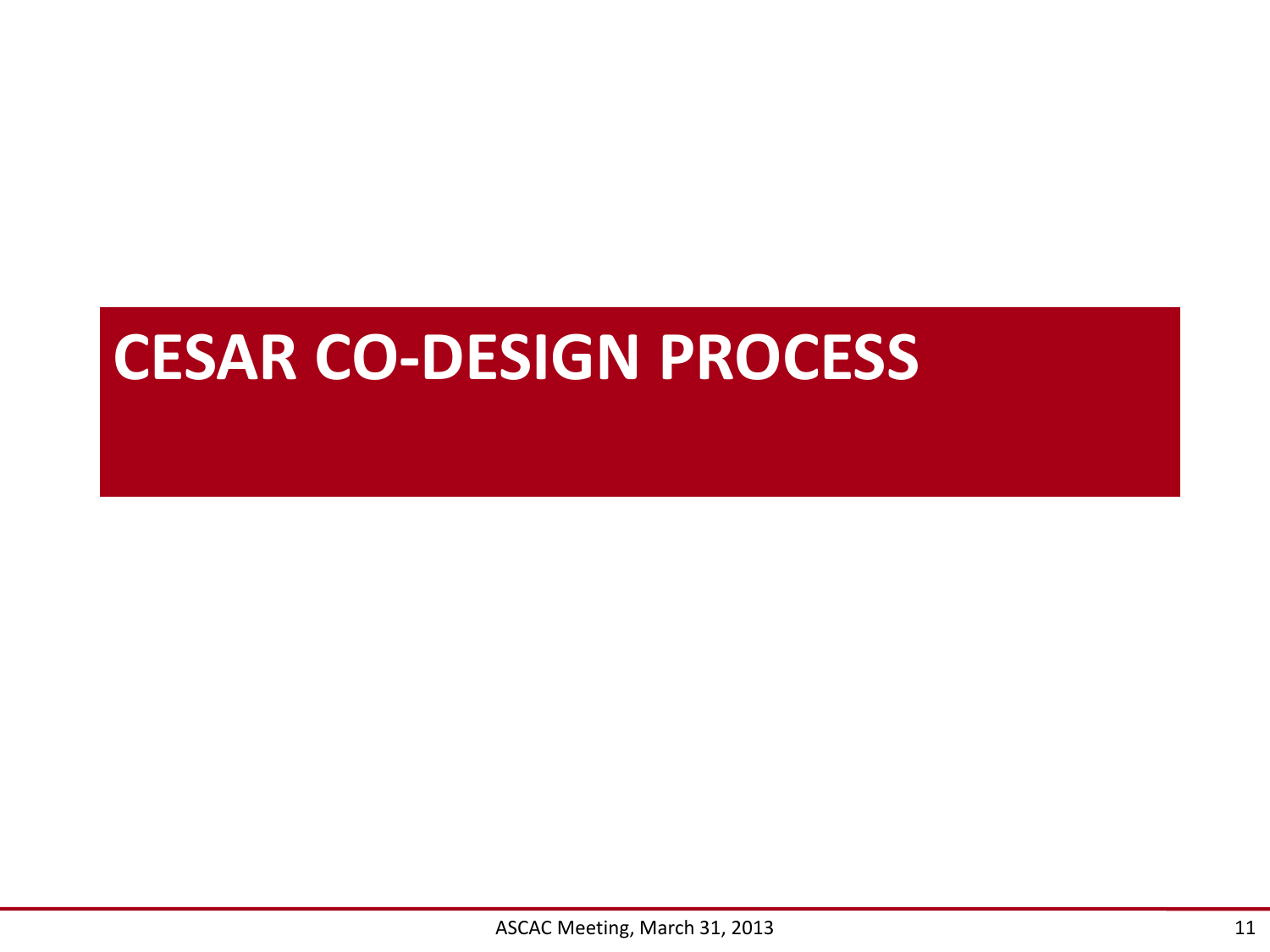## CESAR Co-design process

- 1. Work with community and vendors to develop/leverage exascale straw-man models/hardware simulators
- 1. Identify application bottlenecks in depth
	- On current platforms
	- Basic extrapolations to exascale-type architectures
- 1. Develop proxy applications
	- Abstract key performance features
	- Must continuously evolve
	- Must continuously verify
	- Identify/document verification bounds
	- Make user friendly
	- Distribute robustly to community
	- Work with vendors to port to simulators, guide design choices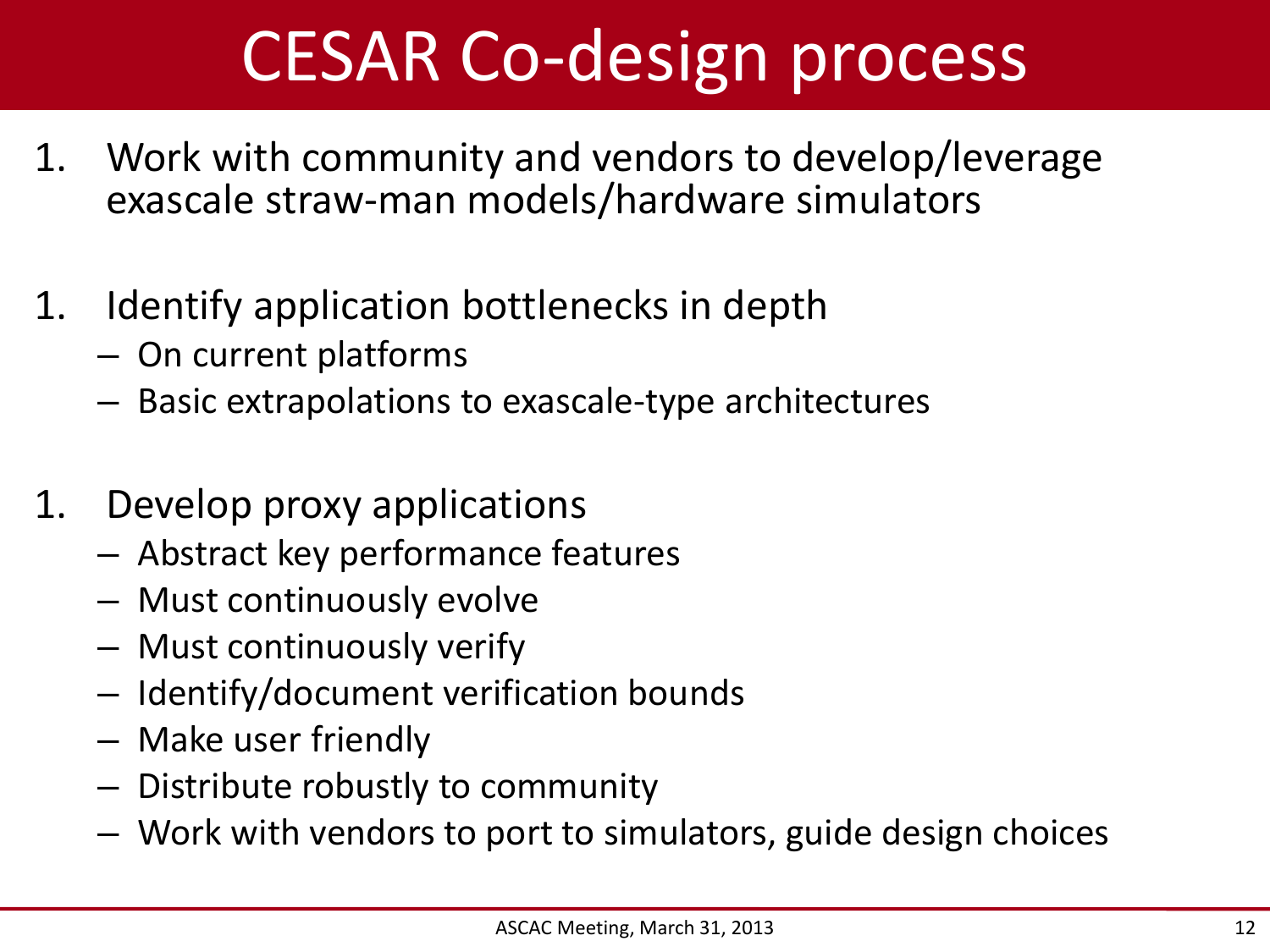## Process is not stagnant

• Do not simply "throw over the fence"

• Participate actively in algorithmic co-design

- Three critical issues
	- As bottlenecks are encountered, identify where algorithmic compromises can be made
	- VERIFY the relevance of results for the full application
	- Be open to new mathematical formulations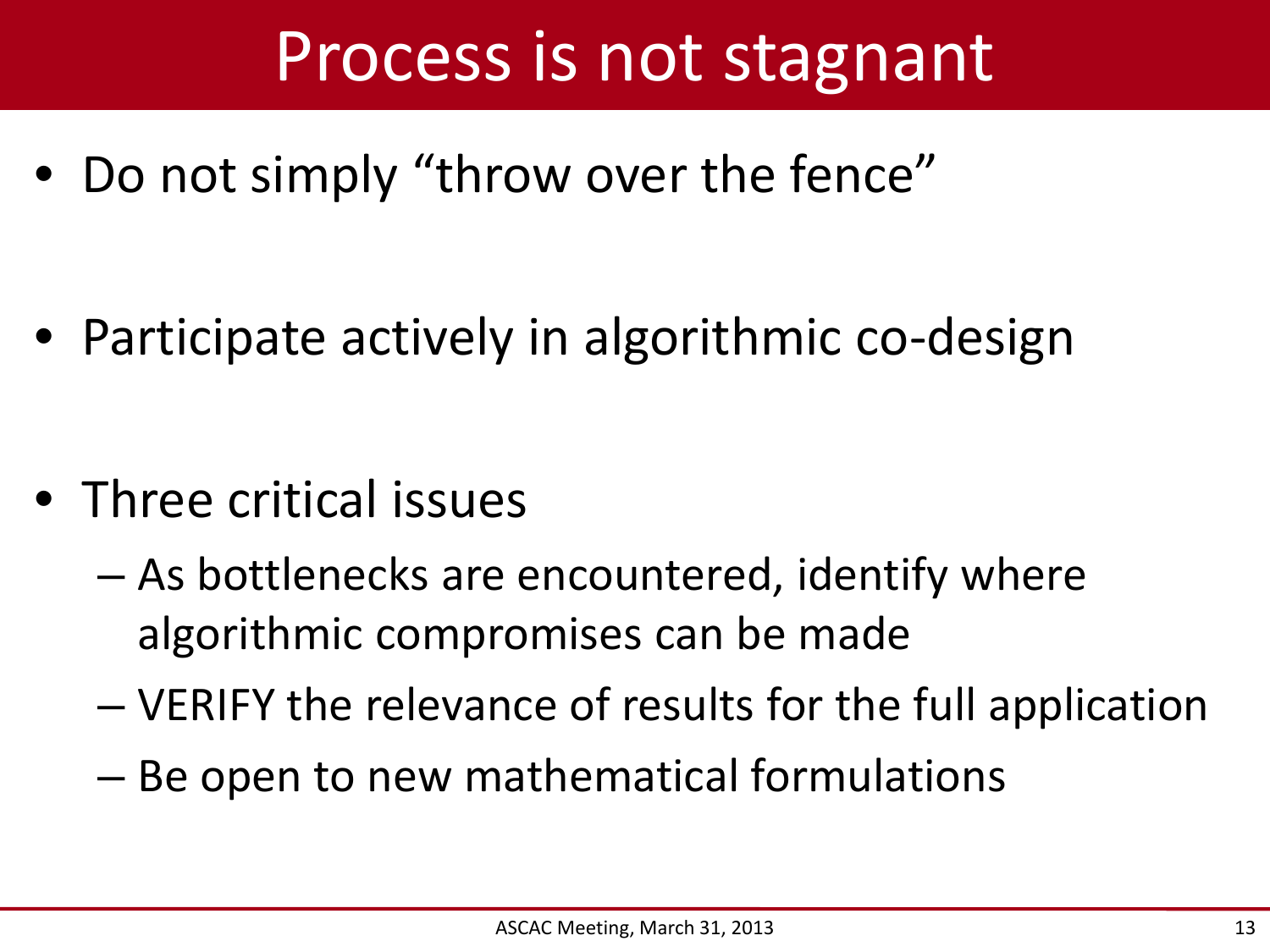## **EXEMPLAR: MONTE CARLO NEUTRON TRANSPORT**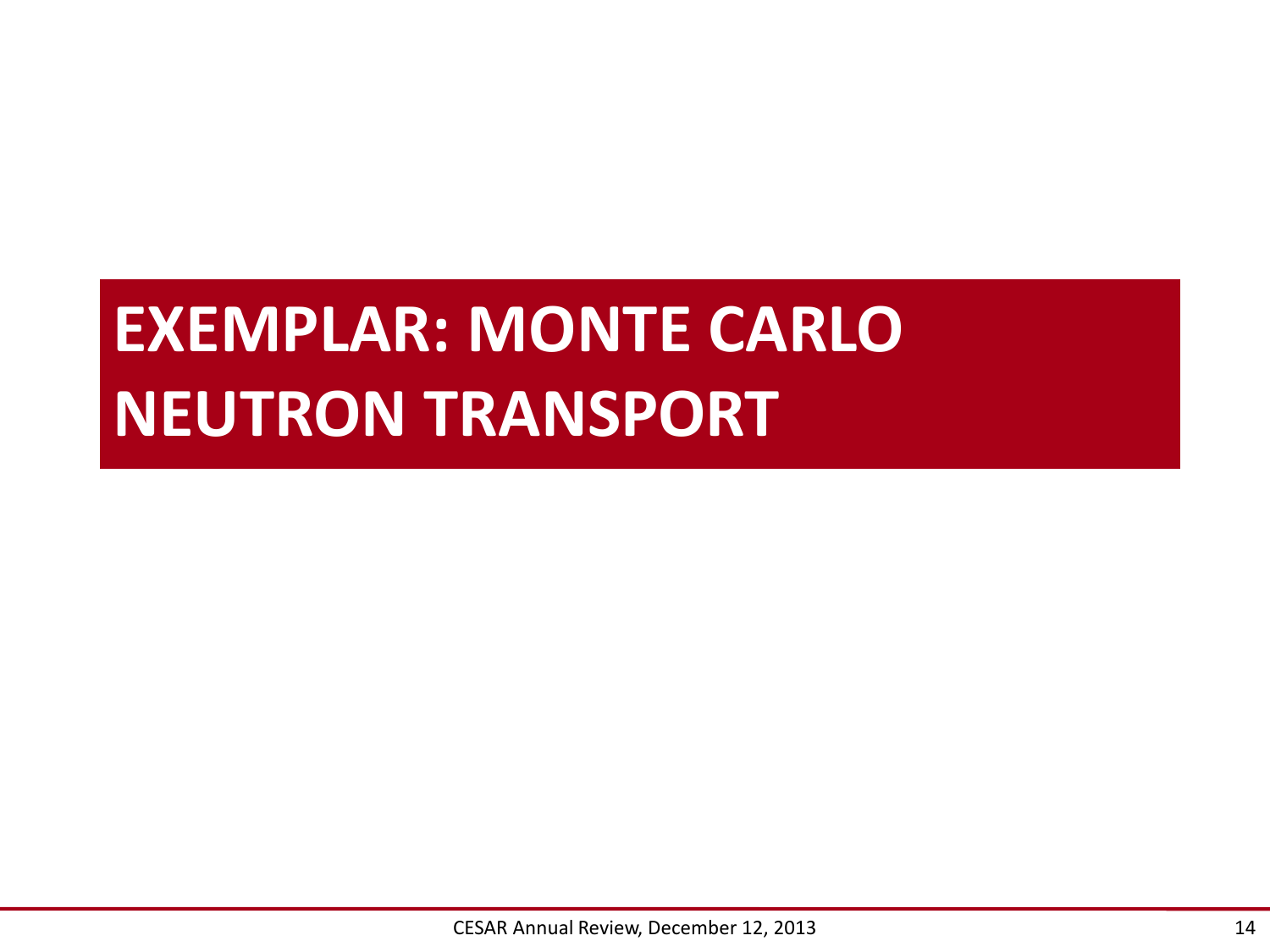## Monte Carlo Pseudo-code

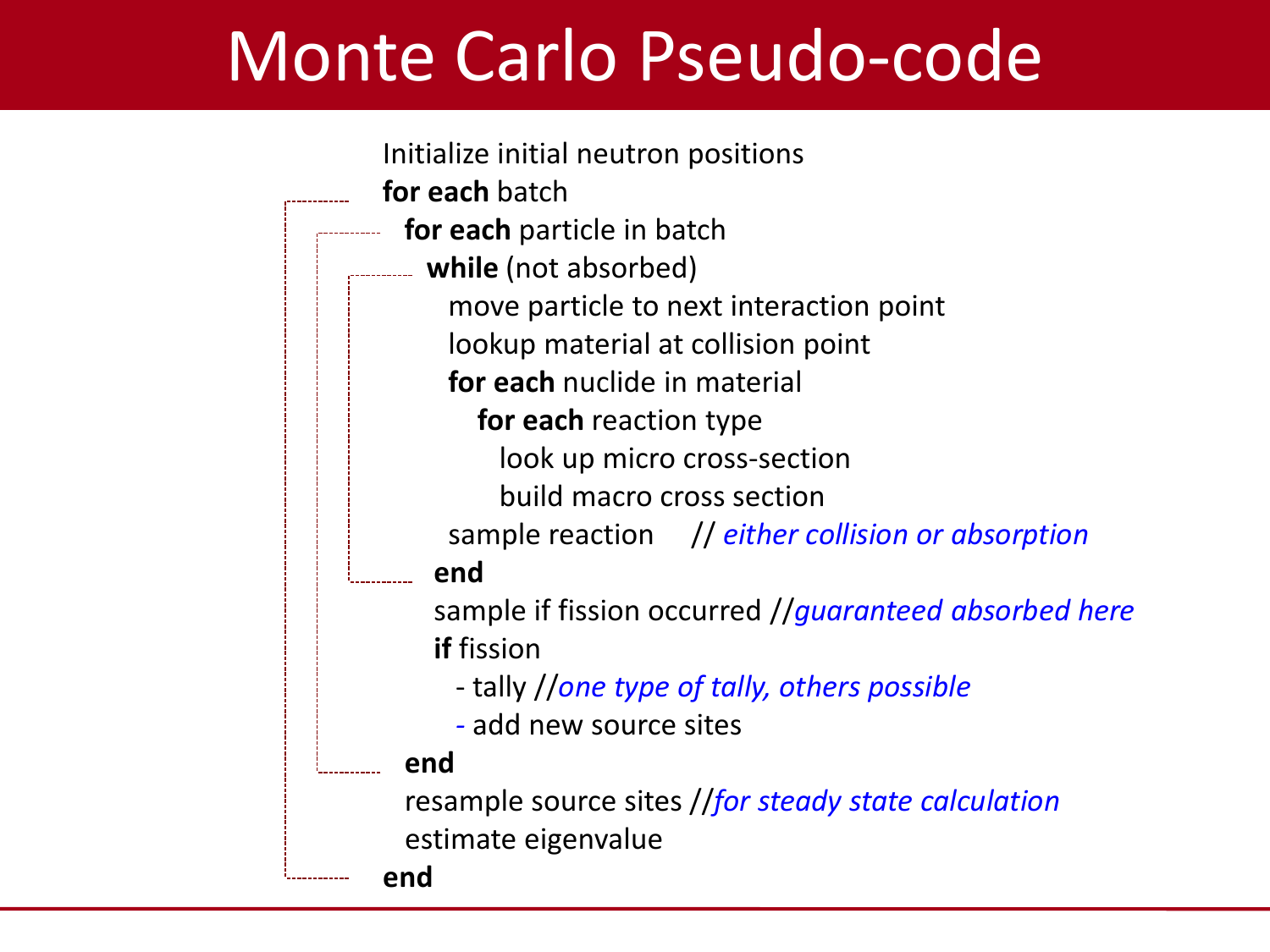## On-node performance characteristics

- In OpenMC, 85% of runtime is spent calculating macroscopic cross section (XS) data
- XS calculation requires many random reads from memory
- Memory subsystems are overloaded as cores are added in multi-core systems



**OpenMC** 



What are implications for next-generation node architectures?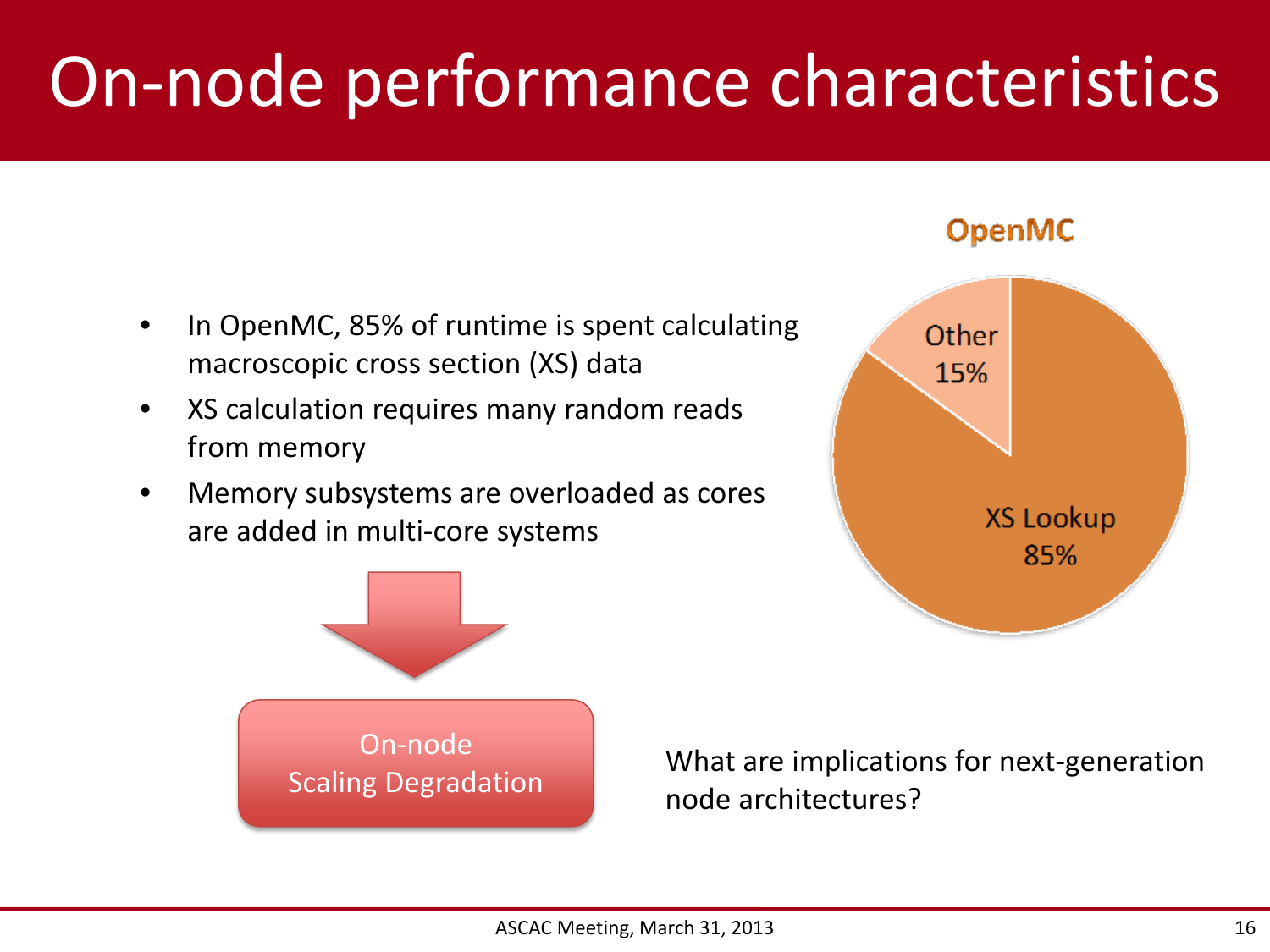### One implication: erosion of multi-core scaling

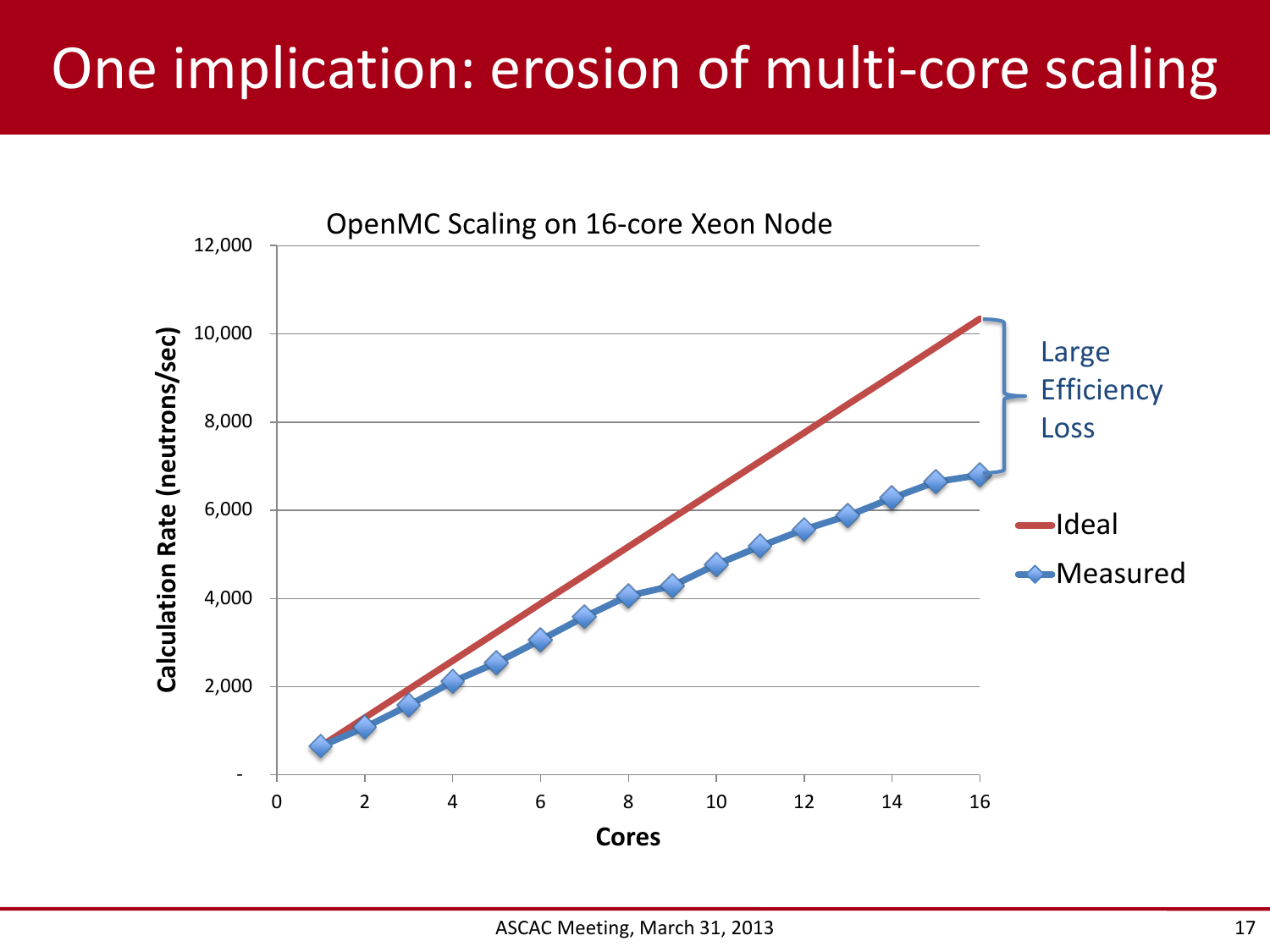## Develop Mini-app: XSBench

- Isolates key macroscopic XS algorithm from OpenMC.
- Measures the number of macroscopic XS lookups per second.
- Simple.  $\sim$ 1,000 lines of C.
- Easily run. Easily instrumented. Easily hacked-up.
- Cross section lookups multi-threaded with OpenMP and GPU (NVIDIA)
- Data parameters similar to those required for running a large Hoogenboom-Martin model reactor.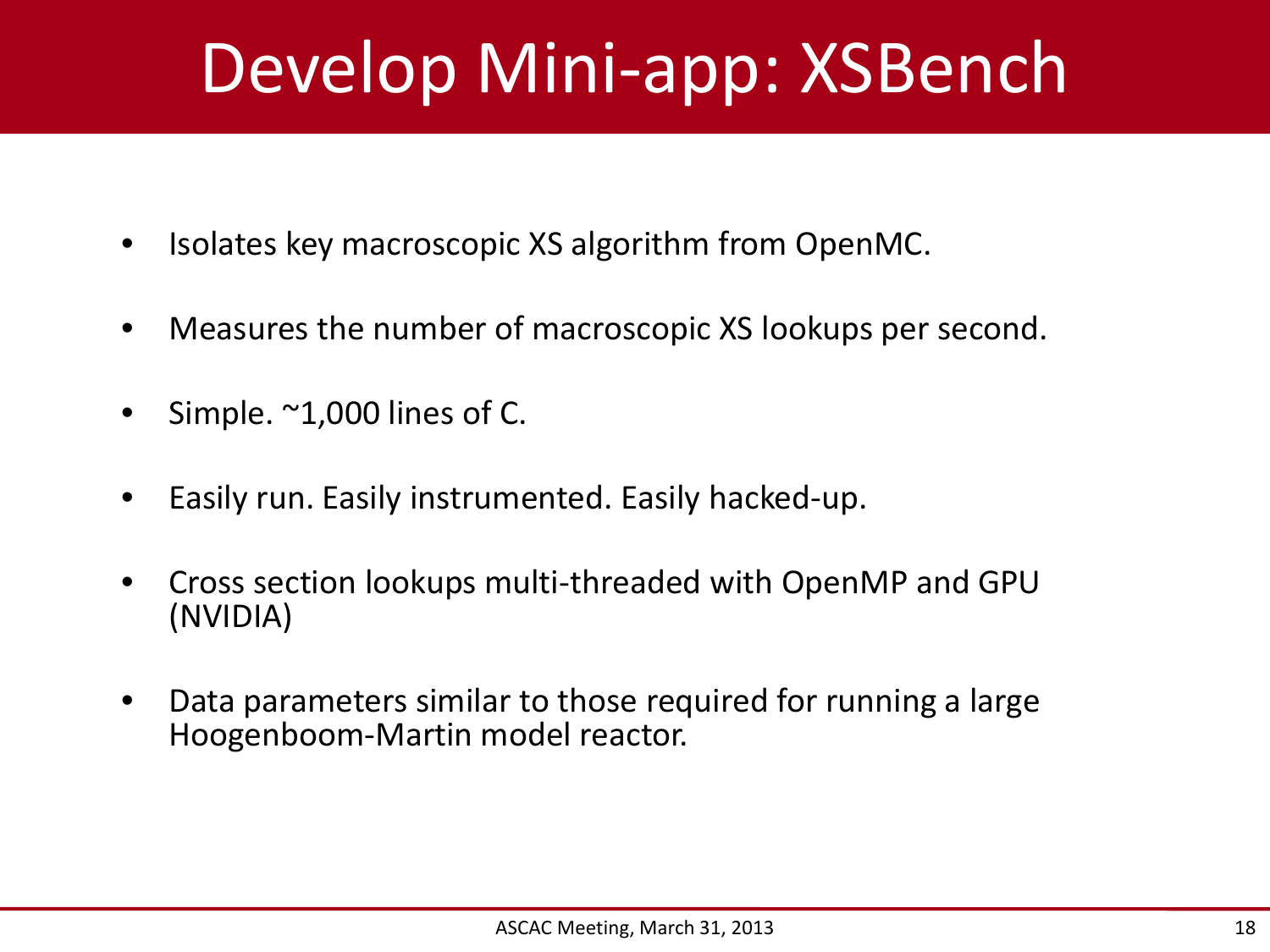# Role of XSBench mini-app

- If XSBench runs well, so will OpenMC • Optimizations to XSBench will work for OpenMC too
- Mimics real world computation without the burden of large data files and obfuscating "last-mile" science
- This provides a simplified basis for:
	- 1. Assessing/driving exascale architectures
	- 2. Refining and optimizing the existing XS lookup algorithm
	- 3. Facilitating development of heterogeneous XS algorithms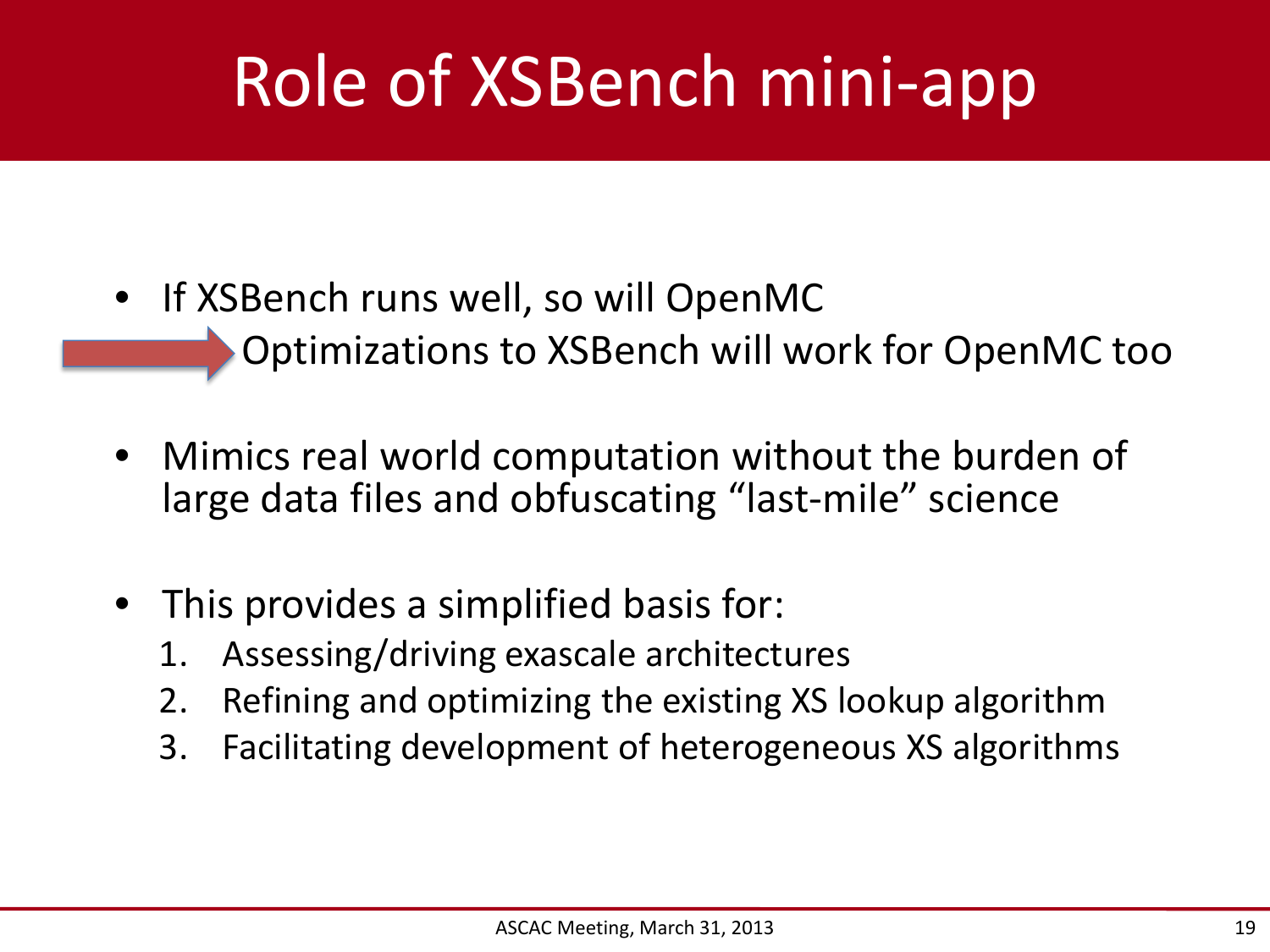## Role of Processor Speed

- The faster the processor, the more CPU cycles will be wasted while waiting for outstanding reads.
- Calculation only slowed down by 7% while the processor speed was reduced by over 28% (clock reduced via BIOS).
- Slowing down the clock speed of a processor may:
	- Reduce bandwidth requirements
	- Improve scalability
	- Improve power efficiency 40%

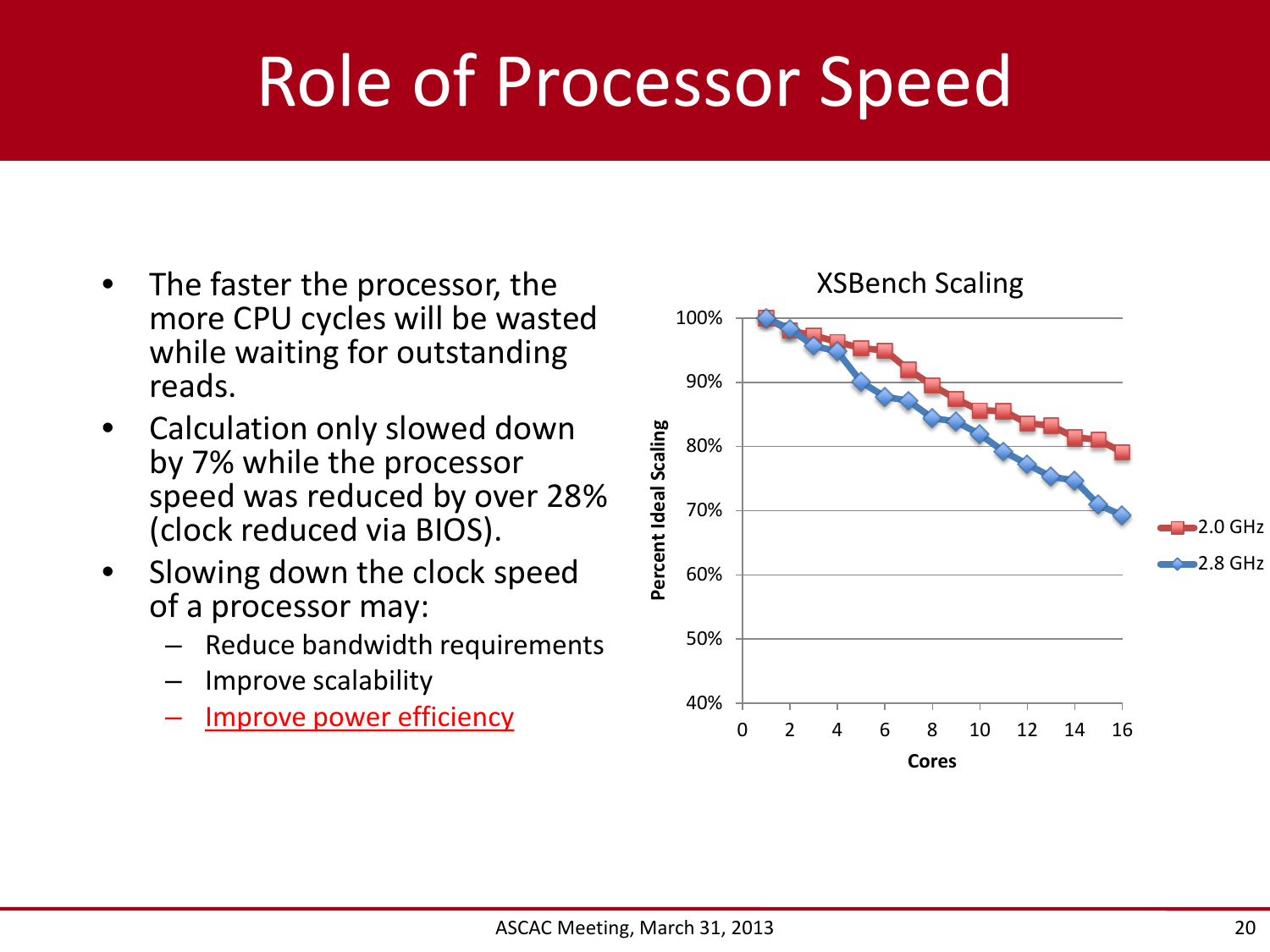## Effects of CPU Speed on Energy

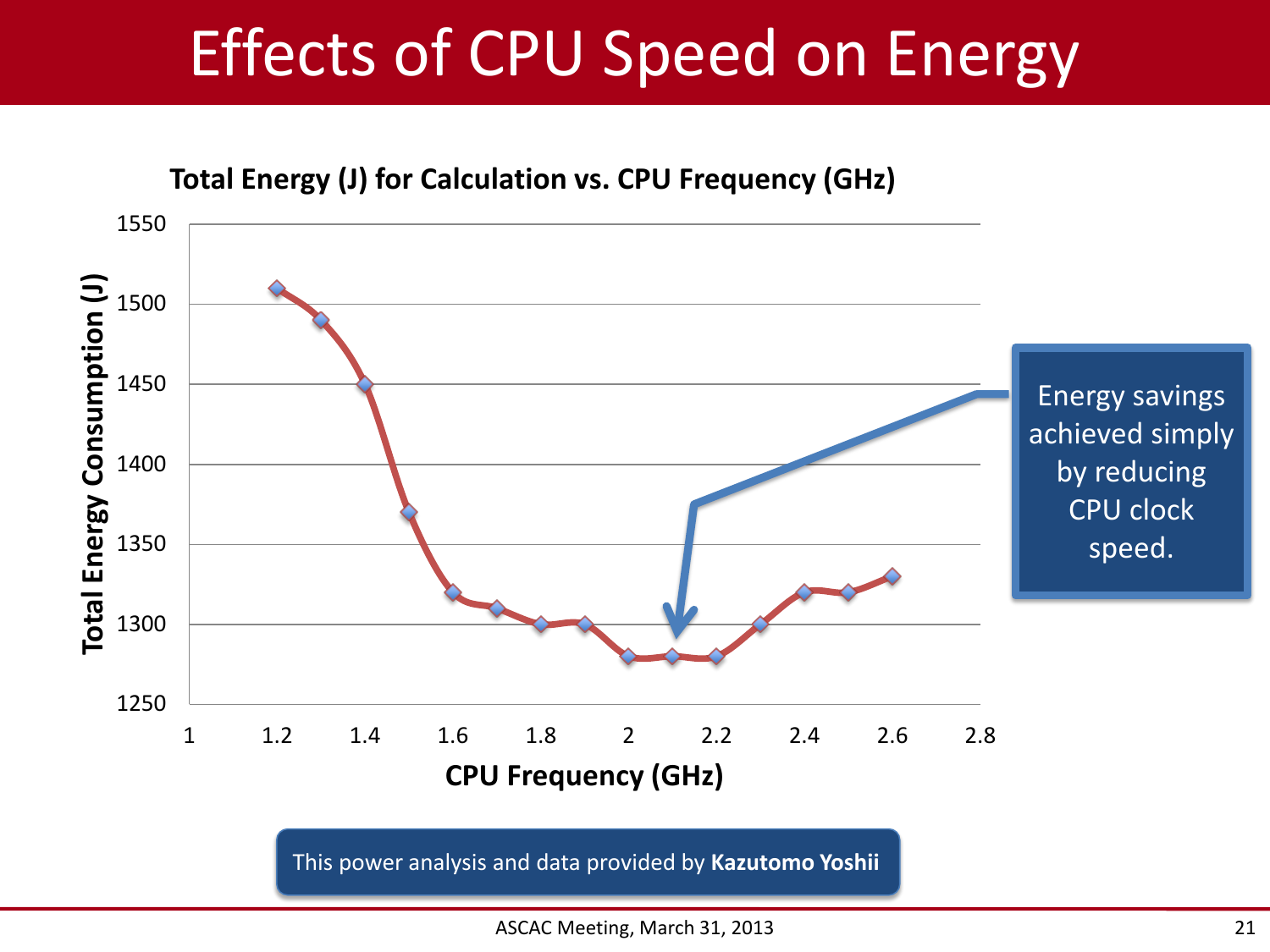# Impact of Altering FLOP/Load Ratio

- Ratio altered by adding "dummy flops" to every microscopic cross section lookup.
- Addition of 50 FLOPs per micro- XS lookup increases scaling from 75% to 85%.
- Useful if meaningful work can be done with those FLOPs, such as:
	- On-the-fly Doppler broadening
	- Cross section data decompression

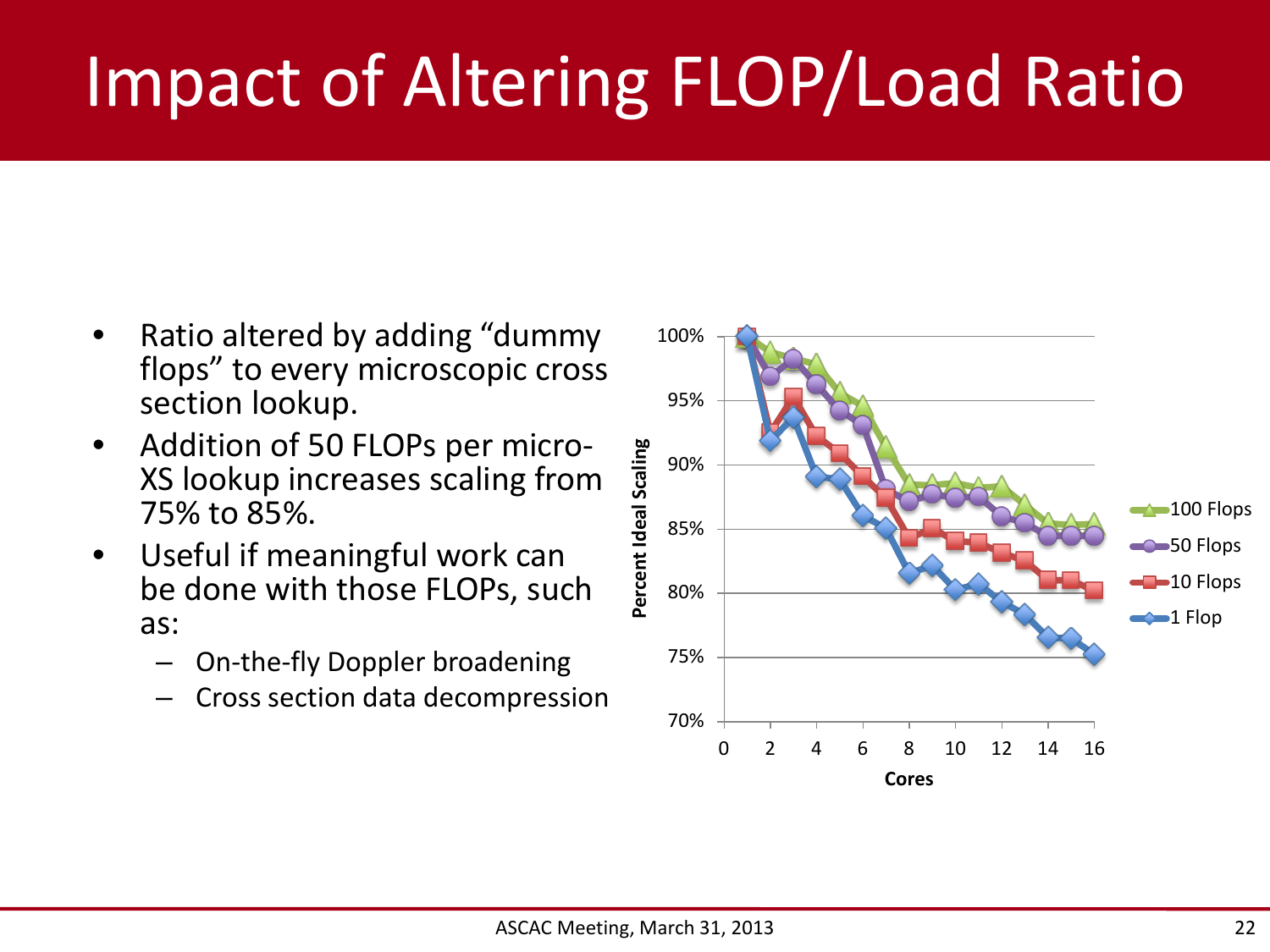# Co-Design: XSBench on GPUs

#### **XSBench - CPU vs GPU**



- Anthony Scudiero of NVIDIA ported XSBench to CUDA to be run on their current generation GPGPUs
- Carried out "naïve", "mainline", and "export" ports"
- Factor > 10x speedup, bandwidth of 128.5GB/s
- Recently ran everything on Gryphon simulator, very interesting results indicating platform may be easier to optimize than anticipated
- Sergey Blagodurov of AMD showed that using TLMSim can more than double bandwidth by identifying good data structures for caching.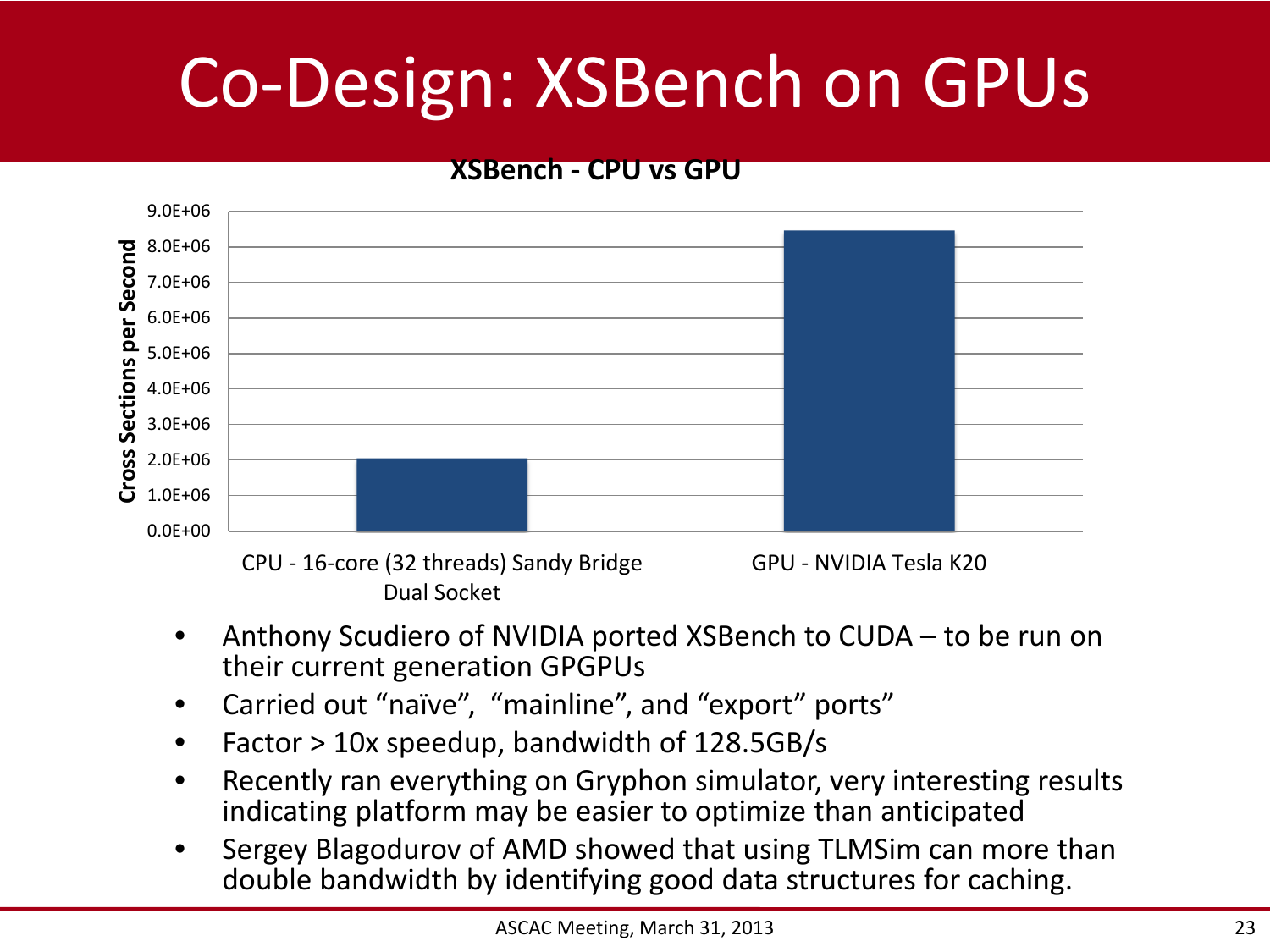## Co-Design: XSBench on NVRAM

| <b>XSBench</b><br><b>Model Size</b> | <b>Data Requirements</b><br>(GB) |
|-------------------------------------|----------------------------------|
| Small                               | 0.24                             |
| Large (Default)                     | 5.68                             |
| XL                                  | 120                              |
| XXL                                 | 252                              |
|                                     |                                  |

#### Used for testing NVRAM prototypes

- For full scale reactor simulation, 100GB of cross section data may be required.
- XSBench has XL and XXL modes that model XS grids of this size.
- IBM and AMD have used this capability to test node prototypes that include NVRAM, to fit >100GB of data on node.
- AMD also has expressed interest in evaluating feasibility of storing tally data (over a terabyte in size) in NVRAM as well, requested a mini- app as a basis for testing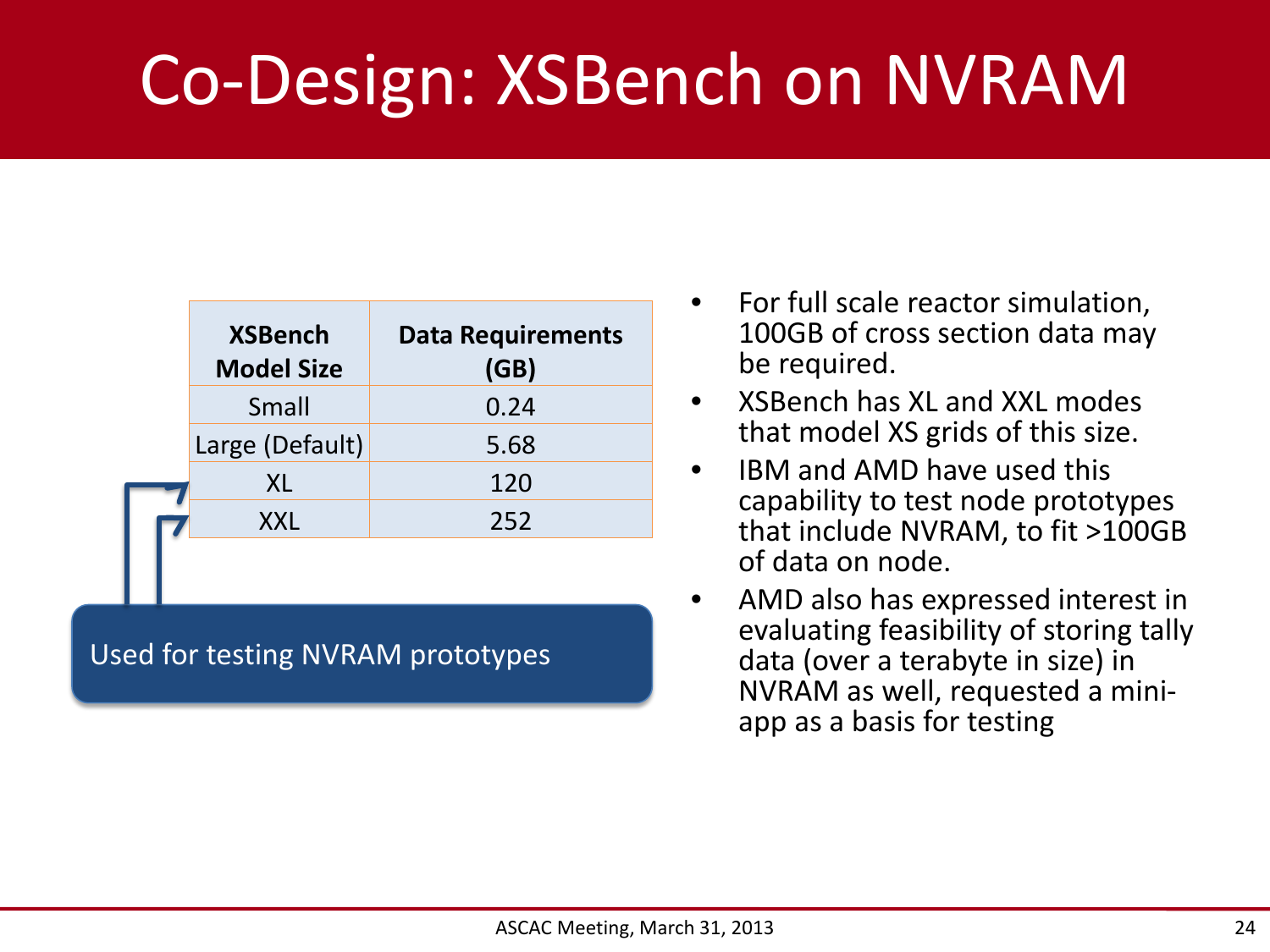## Algorithmic co-design

- All of this work led us to consider
	- Are there fundamental algorithmic changes that would be a better fit for exascale-type nodes?
	- "On-the-fly" cross-section construction using a small number of resonance parameters
	- Large number of FLOP/s replace random memory lookups
	- A losing proposition on single-core traditional nodes, but what about candidate exascale-type nodes?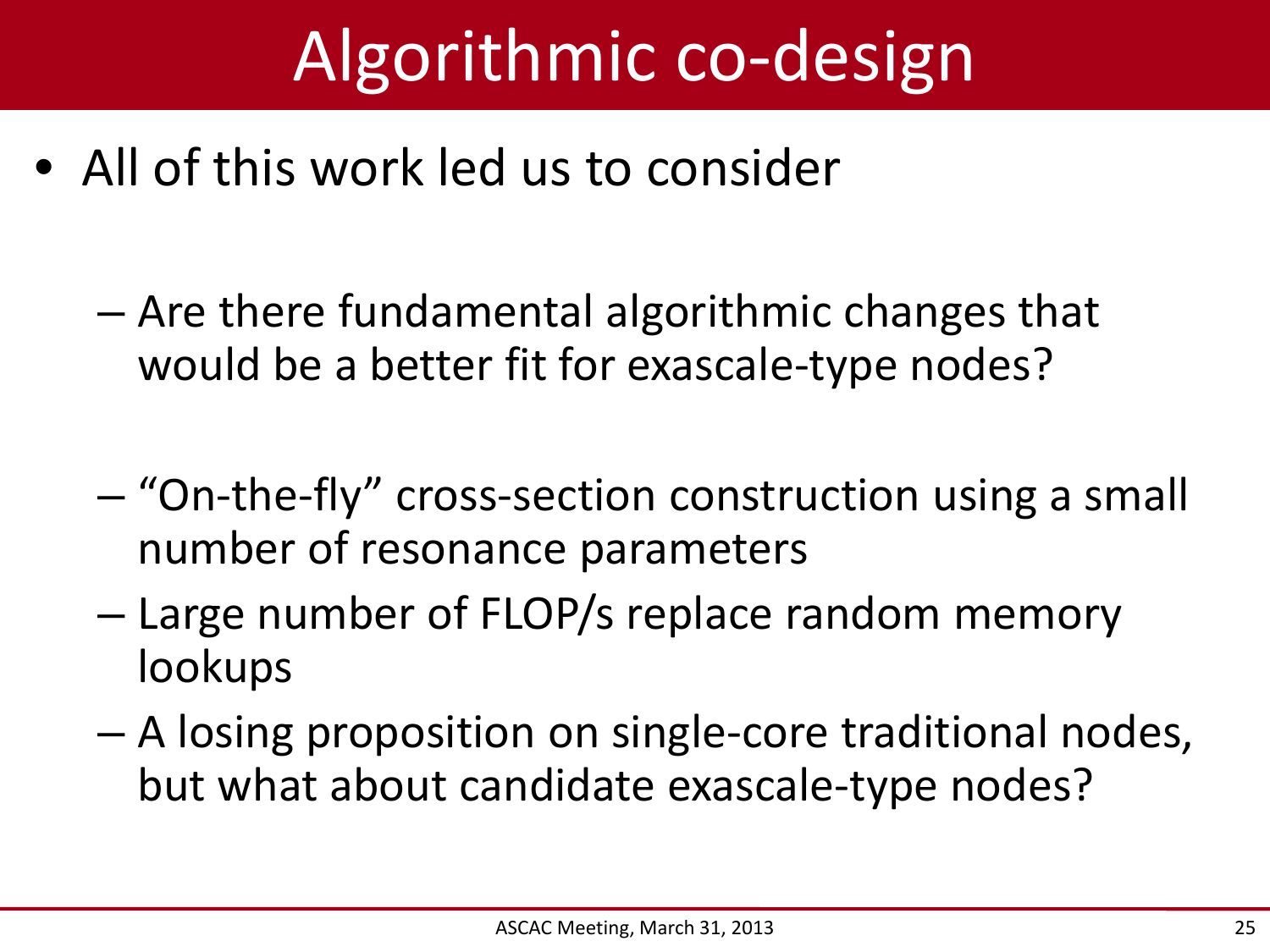#### "Multipole" Resolved Resonance Method

- **Transform resonance parameters to multipole representation for analytical Doppler integration (Hwang, 1987)**
	- **s-wave has 2 poles**
	- **p-wave has 4 poles**
- **Store only poles and residues for each resonance (~100 Mb for 400 nuclides)**
- **Cross sections are generated on-the-fly, for each neutron energy during Monte Carlo simulation**
- **Exact broadening by summing contributions of all poles at energies, Ei , to cross section at energy E**
- **Must evaluate Faddeeva function for each pole (at local temperature) by quadrature, interpolation, or C++ function evaluations**

 $W(z) = \exp(-z^2) \operatorname{erfc}(-iz)$ 



**Poles and Residues**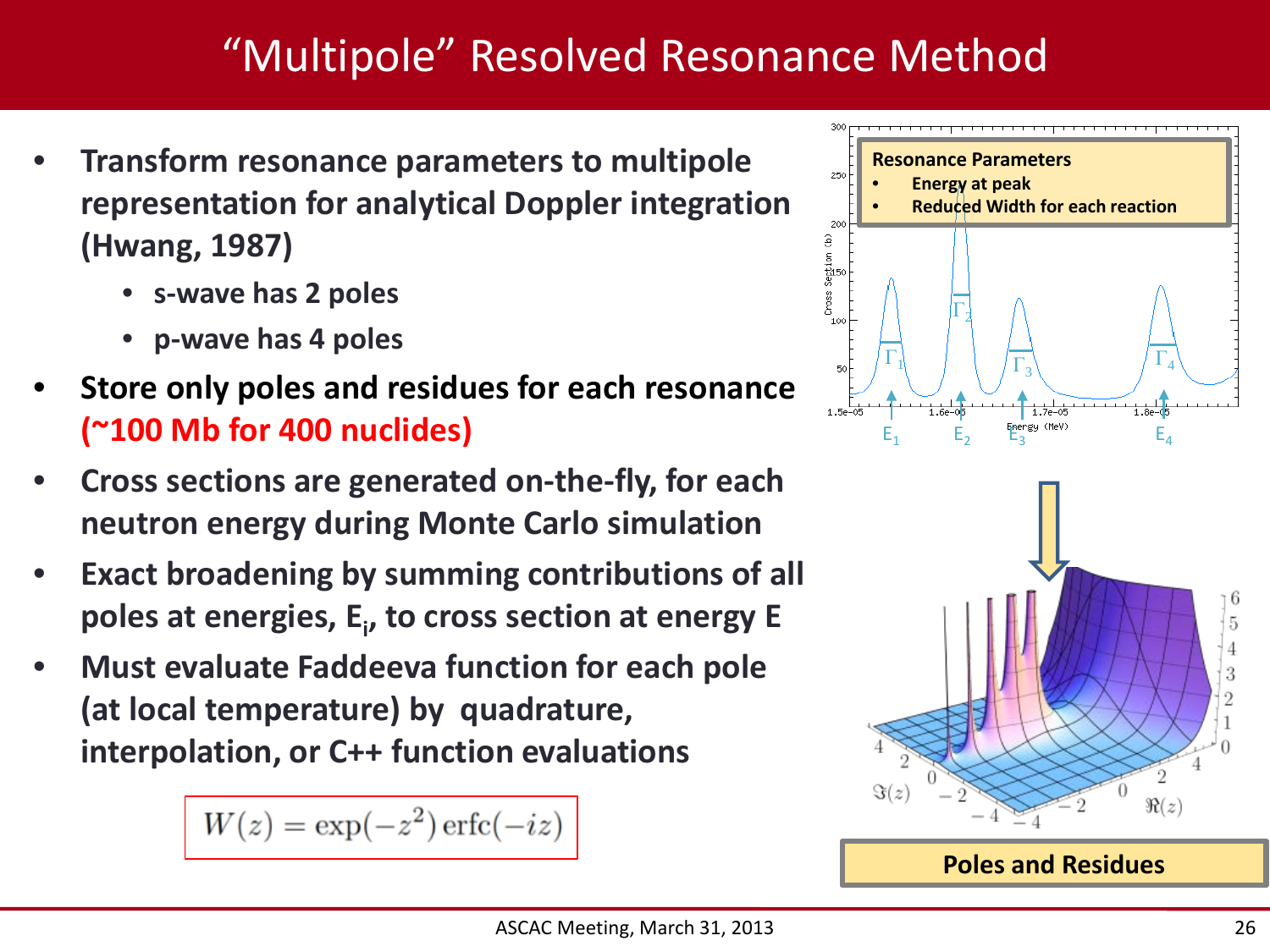## OpenMC Multipole Performance Testing

- Implemented for two uranium isotopes (U-235 and U-238)
- Tested on B&W critical core at room temperature

| Method           |                       | Neutrons/s |
|------------------|-----------------------|------------|
| ACE              | $1.00123 \pm 0.00024$ | 21,200     |
| <b>MULTIPOLE</b> | $1.00137 \pm 0.00025$ | 18.900     |
|                  |                       |            |

#### U-238 Absorption Rates

| Lower E bound       | Abs. Rate                                   | Rel. Err. (%)    |
|---------------------|---------------------------------------------|------------------|
| $5\;\mathrm{eV}$    | $3.5738 \text{e} - 02 \pm 4.3 \text{e} - 5$ | $-0.01 \pm 0.17$ |
| $11.46 \text{ eV}$  | $1.9556e-02 \pm 2.9e-5$                     | $-0.22 \pm 0.21$ |
| $26.27$ eV          | $1.5363e-02 \pm 2.4e-5$                     | $0.15 \pm 0.22$  |
| $60.20 \text{ eV}$  | $1.5910e-02 \pm 2.3e-5$                     | $0.26 \pm 0.20$  |
| $137.97 \text{ eV}$ | $9.6001e-03 \pm 1.6e-5$                     | $0.24 \pm 0.22$  |
| $316.23 \text{ eV}$ | 7.3483e-03 $\pm$ 1.2e-5                     | $-0.16 \pm 0.23$ |
| 724.78 eV           | $6.8581e-03 \pm 8.6e-6$                     | $0.17 \pm 0.18$  |
| $1661.2 \text{ eV}$ | $5.5835e-03 \pm 5.2e-6$                     | $-0.20 \pm 0.13$ |
| 3807.3 eV           | $4.6548 \text{e-}03 \pm 3.6 \text{e-}7$     | $-0.10 \pm 0.11$ |
| 8726.2 eV           | $4.0504e-03 \pm 2.7e-7$                     | $-0.01 \pm 0.10$ |